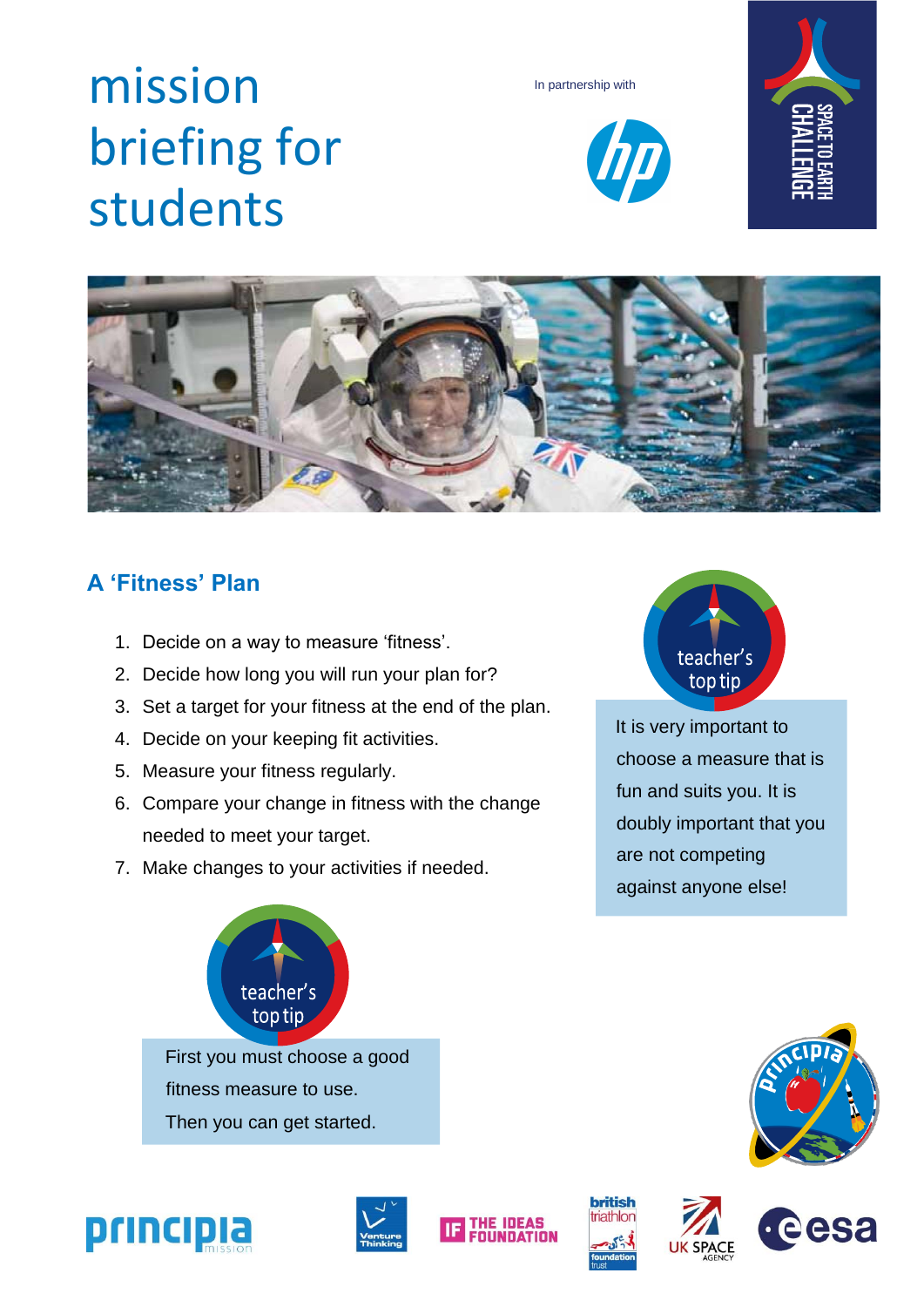



# mission briefing for students

#### **Fitness Tracking**

## **Monitoring and Tracking**

Here is how one pupil looked at improving their reactions times.

- They used the reaction timer test on the web site humanbenchmark.
- Their first attempts were about 350ms.
- They decided to work on this for two months.
- They set a target of 150ms.
- They practiced improving their reaction time using a reaction timer app on their mobile phone for 5 minutes a day.
- They measured their 'fitness' once a week.

#### **Follow the instructions for the pupil's project using HP Prime**

- 1. Press Apps Apps
- 2. Click the Statistics 2 Var(iable)  $\frac{1}{\text{C}}$   $\frac{1}{\text{C}}$  App icon
- Reset 3. On the screen click Reset then OK then Start
- 4. Column C1 is for the weeks you measure. Column C2 is for your measurements. Columns C3 is for your target which starts in week 1 and finishes in week 8. Column C4 is for your start and target to compare.

|               |    | <b>Statistics 2Var Numeric View</b>  |                | 11:39          |
|---------------|----|--------------------------------------|----------------|----------------|
|               | C1 | C <sub>2</sub>                       | C <sub>3</sub> | C <sub>4</sub> |
|               |    | 350                                  |                | 350            |
| $\frac{2}{3}$ |    | 320                                  | 8              | 150            |
|               |    |                                      |                |                |
|               |    |                                      |                |                |
|               |    |                                      |                |                |
|               |    |                                      |                |                |
|               |    |                                      |                |                |
|               |    |                                      |                |                |
|               |    |                                      |                |                |
|               |    |                                      |                |                |
|               |    |                                      |                |                |
| Edit          |    | More $\boxed{$ Go To $\boxed{}$ Sort | Make           | <b>Stats</b>   |
|               |    |                                      |                |                |

Start

OK.



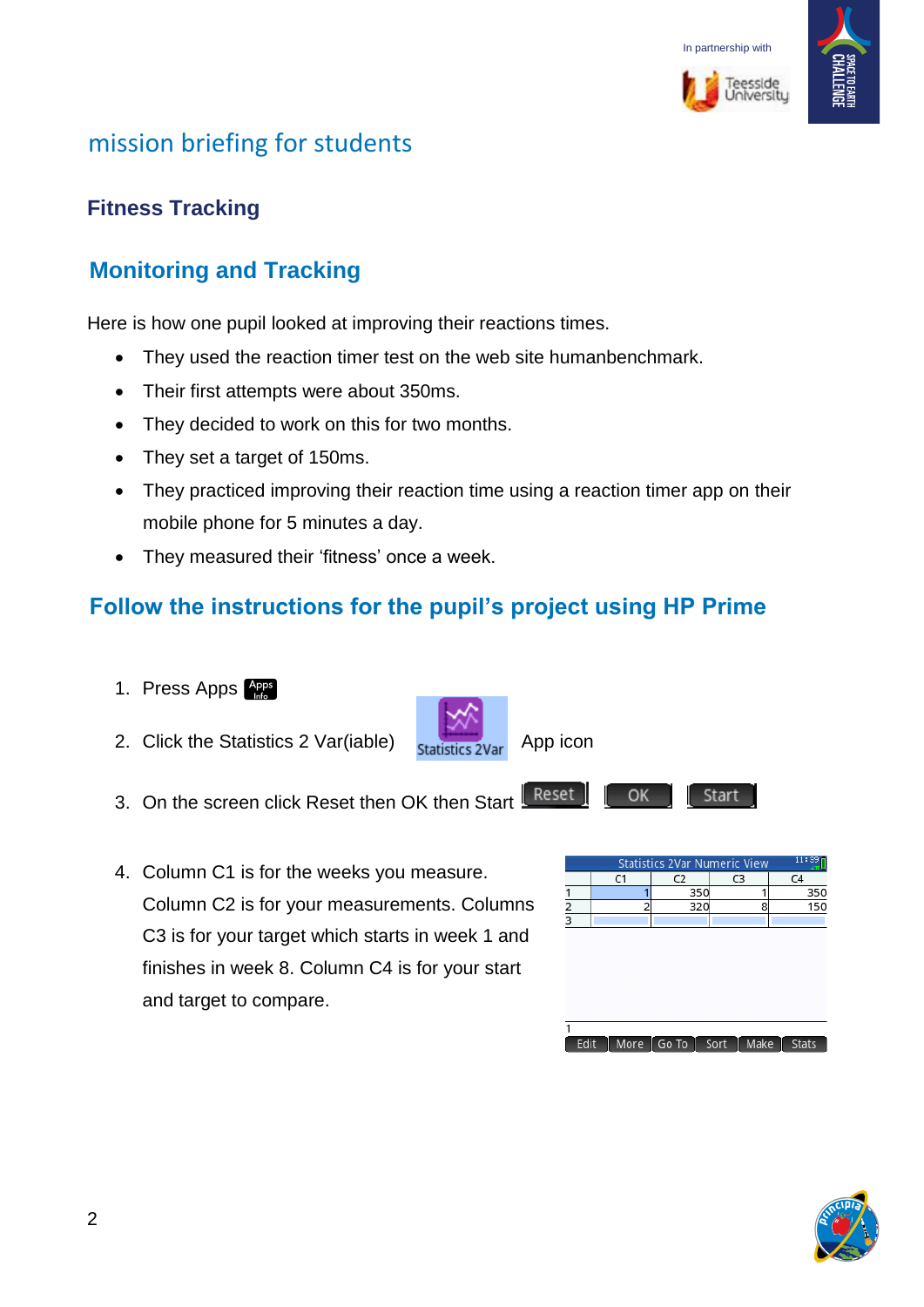

.<br>Feesside<br>Joiversity



## mission briefing for students

#### **Fitness Tracking**

- 5. Set up the graph to look nice in the screen. Press **Shift** Pote and enter these values. (You will need to change the 100 and 400 values to suit the fitness measure you are using. 100 is a bit below the target and 400 is a bit above the starting measurement).
- 6. Press  $\frac{\text{Symb2}}{\text{Assum}}$  to select the columns to shop. C1 and C2 are already selected as a blue line S1. So click in the spaces next to **S2:** press Column and choose columns C3 and C4 for the red line.
- 7. Press  $\frac{p}{\log n}$  to look at the graph. On screen click Menu then Fit.

| 11:40<br>Statistics 2Var Plot Setup |                                |     |  |  |
|-------------------------------------|--------------------------------|-----|--|--|
|                                     |                                |     |  |  |
| X Rng: 0                            |                                | 10  |  |  |
| Y Rng: 100                          |                                | 400 |  |  |
| X Tick: 1                           |                                |     |  |  |
| Y Tick: 1                           |                                |     |  |  |
|                                     |                                |     |  |  |
|                                     | Enter minimum horizontal value |     |  |  |
| Edit                                | Page 1/ <sub>2</sub>           |     |  |  |

| Statistics 2Var Symbolic View |                |     |      | 12:00 |
|-------------------------------|----------------|-----|------|-------|
| $\sqrt{51:}C1$                | C <sub>2</sub> |     |      |       |
| Type1: Linear                 |                |     |      | ο     |
| $\blacksquare$ Fit1: M*X+B    |                |     |      |       |
| $\sqrt{S2:}$ C <sub>3</sub>   | C4             |     |      |       |
| Type2: Linear                 |                |     |      | Œγ    |
| Fit2: M*X+B                   |                |     |      |       |
| S3:                           |                |     |      |       |
| Enter dependent column        |                |     |      |       |
| Edit                          | Column         | Fit | Show | Eval  |

That's good! The red line is my target and the blue line is the rate I am improving at. So, I am doing better than my target.

When I have taken more measurements, I can enter them into the table.